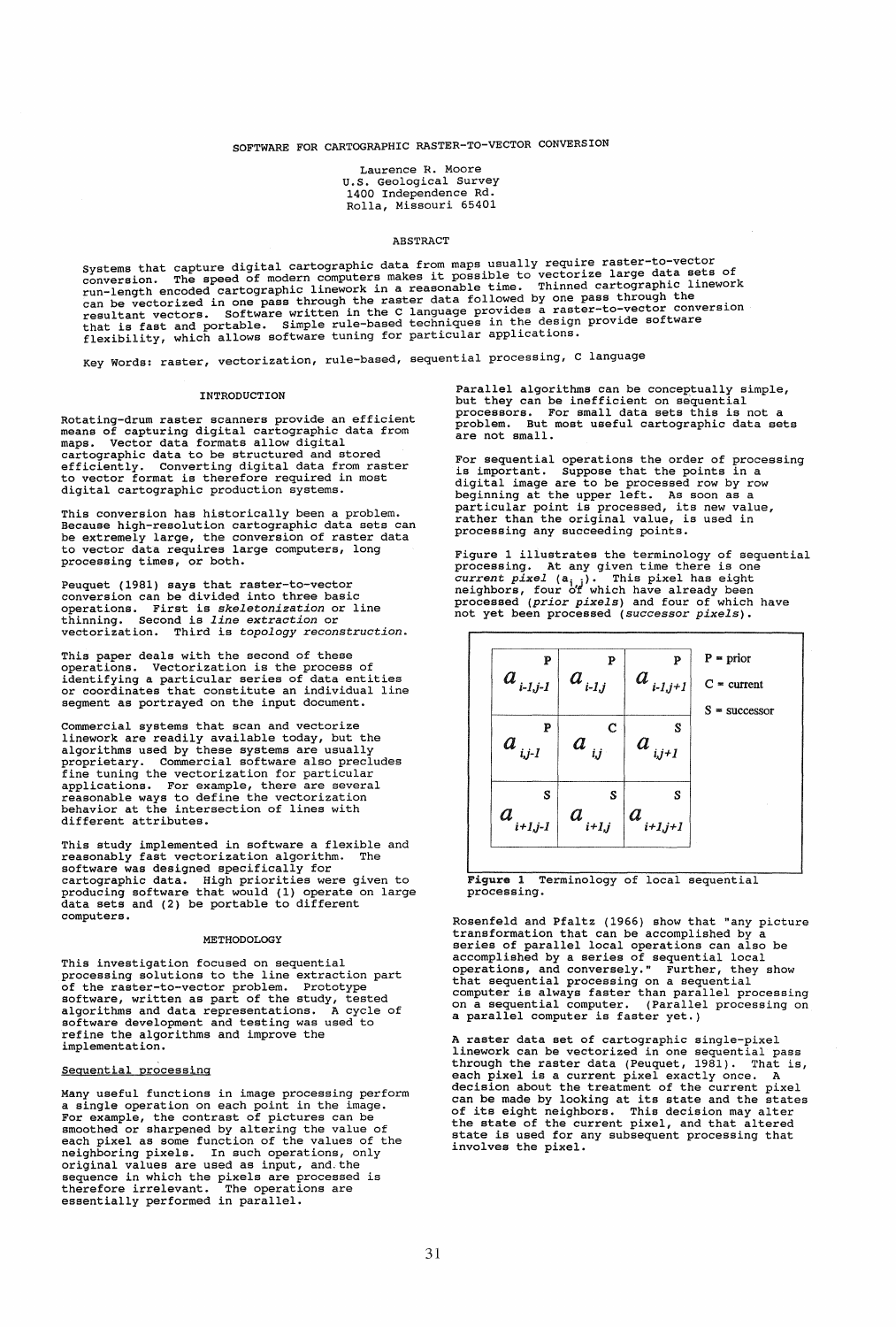Raster representation and processing

Raster cartographic linework is often stored using run-length encoding to compress the data. Run-length encoding is a good storage format, but a poor processing format. Sequential processing software must use internal data representations that simulate an uncompressed raster format.

Each pixel in the current neighborhood has a color<br>(or attribute). This color either is the same as<br>the current pixel or is not the same as the<br>current pixel. These two possibilities can be<br>designated "1" and "0." The stat one-byte coding of the neighborhood can be called the *neighborhood state.* This is a meaningful concept only if the current pixel is linework.

Figure 2 shows the decimal and binary values of right a book one continue and a boundary viewed and high<br>boring pixel. The neighborhood state is<br>calculated by summing the values of all <u>linework</u><br>pixels. This coding scheme is taken from Greenlee<br>Greenlee uses this neigh storage space. The<br>reduce search times.

| 64             | 128              |                            |
|----------------|------------------|----------------------------|
| 01000000       | 10000000         | 00000001                   |
| 32<br>00100000 | current<br>pixel | $\overline{2}$<br>00000010 |
| 16<br>00010000 | 8<br>00001000    | 00000100                   |

Figure 2 Coding the neighborhood state.

There are 256 possible neighborhood states (2<sup>8</sup>).<br>This number is small enough to treat each one<br>individually. In the worst case, no more than 256 *rules* are needed to define the vectorization of all nine-pixel squares.

The raster data set is examined left to right and<br>top to bottom. Each pixel is the current pixel<br>only once. When the current pixel is part of the<br>map background, no action is taken and the scan<br>continues to the next pixel.

When the current pixel is not background, the pixel must be assigned to a line. There are three factors that affect this decision:

- 1. The neighborhood state.
- 2. A rule set that dictates how specific neighborhood states are handled.
- 3. Information about the line membership of the four predecessor pixels.

These factors are applied in the order listed.

The first factor is the neighborhood state. This is evaluated, and the result causes an appropriate rule to fire.

The second factor is a vectorization rule set. Sixteen rules are adequate for all 256 neighborhood states. Table 1 summarizes these rules:

| A              | в                                  | c              | D                                                                                                                 |
|----------------|------------------------------------|----------------|-------------------------------------------------------------------------------------------------------------------|
| I              | 1                                  | 0              | Do nothing                                                                                                        |
| II             | $\overline{a}$                     | $\overline{2}$ | Make a node                                                                                                       |
| III            | 3                                  | 1              | Make a node<br>Close line of NE pixel                                                                             |
|                | 4                                  | 32             | Make a node<br>Close line of W pixel                                                                              |
|                | 5                                  | 64             | Make a node<br>Close line of NW pixel                                                                             |
|                | 6                                  | 128            | Make a node<br>Close line of N pixel                                                                              |
| ΙV             | 7                                  | 5.             | Extend line of NE pixel                                                                                           |
|                | 8                                  | 34             | Extend line of W pixel                                                                                            |
|                | 9                                  | 66             | Extend line of NW pixel                                                                                           |
|                | 10                                 | 130            | Extend line of N pixel                                                                                            |
| v              | 11                                 | 33             | Connect line of W pixel<br>with line of NE pixel                                                                  |
|                | 12                                 | 65             | Connect line of NW pixel<br>with line of NE pixel                                                                 |
|                | 13                                 | 160            | Connect line of W pixel<br>with line of N pixel                                                                   |
| <b>VT</b>      | 14                                 | 37             | Make a node<br>Close line of W pixel<br>Close line of NE pixel                                                    |
|                | 15                                 | 69             | Make a node<br>Close line of NW pixel<br>Close line of NE pixel                                                   |
| $\overline{m}$ | 16<br>$P_{11}$ $\bar{1}$ $\bar{0}$ | 162            | Make a node<br>Close line of W pixel<br>Close line of N pixel<br>Somontial, workonist.<br>$\overline{z_{\alpha}}$ |

Table 1. Rule set for sequential vectorization.

Column A: The 16 rules fall into six<br>categories. These categories are not<br>present in the software implementation of<br>the rules, but are useful to understanding<br>the system. For example, the four rules in<br>category IV can be g

Column B: Rule numbers.

Column C: The one-byte decimal code of the first (lowest-numbered) neighborhood state to which the rule applies. Most rules apply to more than one neighborhood state. Table 2 relates all neighborhood codings to the 16 rules.

## Column D: A brief statement of the rule.

The beginning and end of each line is flagged with <sup>a</sup>*node.* The term node in this context does not imply topologic structure. The raster processing pass creates a node when two different vectors meet or when a vector ends. Because the meet of when a vector chast conducted because the<br>processing is sequential, and because the<br>processor views only nine pixels at a time, large<br>numbers of temporary nodes are created. For<br>a local maximum or minimum in a line subsequent processing. A node-line list and a line-node list are constructed during the pass through the raster data to aid vector processing.

The third factor to the vectorization decision for the neighborhood is knowledge about the states of other pixels in the neighborhood. The most<br>important piece of information is whether or not<br>any of these pixels are nodes. The words "close,"<br>"extend" and "connect" in table 1 mean different<br>things for nodes than for pixel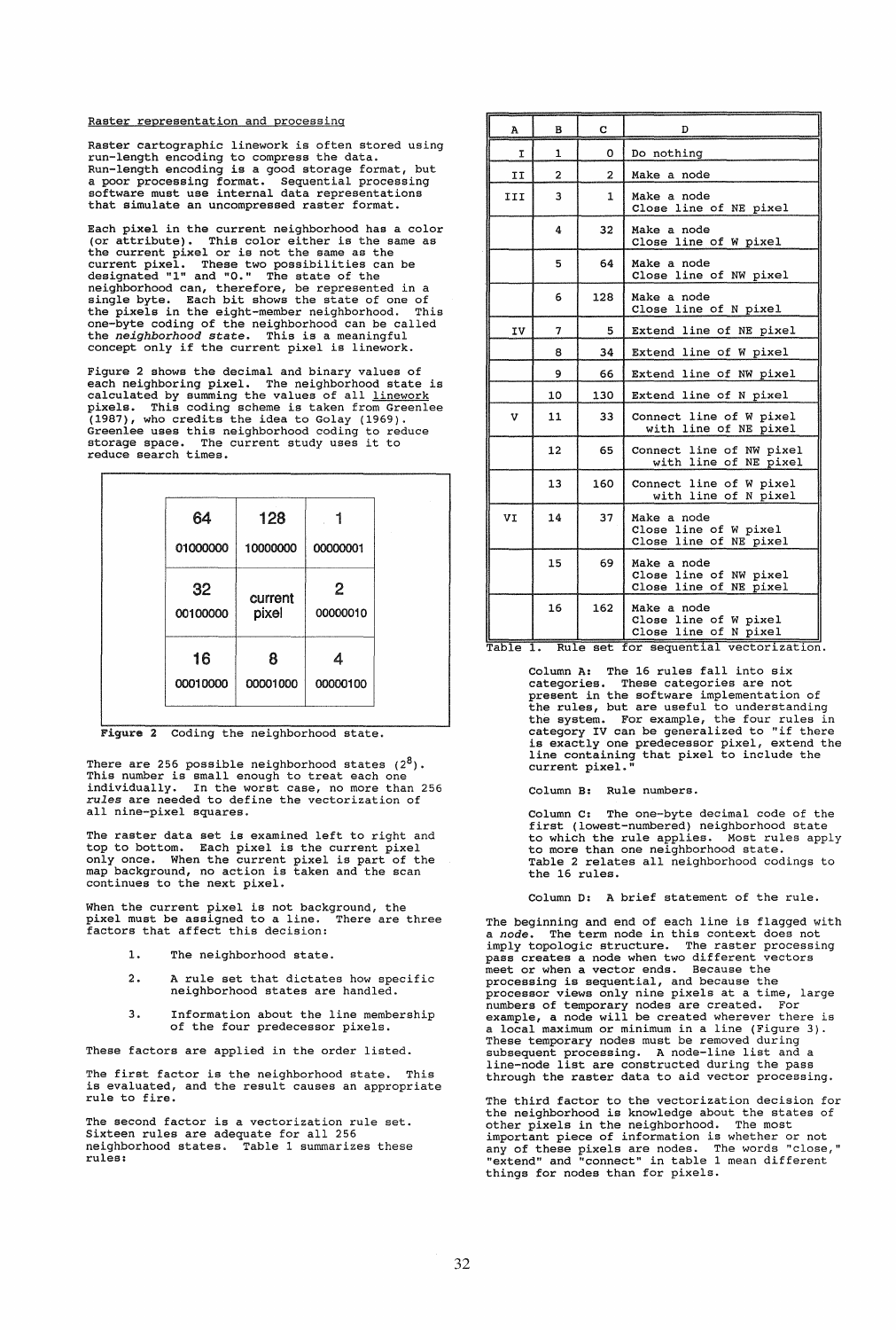| Rule<br>no.    | Neighborhood states to which rule applies                                                                                                                                  |
|----------------|----------------------------------------------------------------------------------------------------------------------------------------------------------------------------|
| $\mathbf{1}$   | o                                                                                                                                                                          |
| $\overline{a}$ | 3 4 6 7 8 10 11 12 14 15 16 18 19 20 22<br>2<br>23 24 26 27 28 30 31                                                                                                       |
| 3              | 1 21                                                                                                                                                                       |
| 4              | 32 42 43 46 47 48 56 58 59 60 62 63 96<br>106 107 110 111 112 120 122 123 124 126<br>127                                                                                   |
| 5              | 64 74 75 78 79 82 83 84 86 87 88 90 91 92<br>94<br>95                                                                                                                      |
| 6              | 128 129 131 135 138 139 142 143 146 147<br>148 149 150 151 154 155 158 159 192 193<br>195 199 202 203 206 207 210 211<br>212<br>213<br>214<br>215<br>218<br>219<br>222 223 |
| 7              | 5 9 13 17 25 29                                                                                                                                                            |
| 8              | 34 35 36 38 39 40 44 50 51 52 54 55 98 99<br>100 102 103 104 108 114 115 116 118 119                                                                                       |
| 9              | 66 67 68 70 71 72 76 80                                                                                                                                                    |
| 10             | 130 132 133 134 136 137 140 141 144 145<br>153 156 157 194 196 197 198 200 201<br>152<br>204 205 208 209 216 217 220 221                                                   |
| 11             | 33 49 97 113                                                                                                                                                               |
| 12             | 65                                                                                                                                                                         |
| 13             | 160 161 176 177                                                                                                                                                            |
| 14             | 41 45 53 57 61 101 105 109 117 121 125<br>37                                                                                                                               |
| 15             | 69 73 77 81 85 89 93                                                                                                                                                       |
| 16             | 162-175 178-191 224-255                                                                                                                                                    |
|                | Table 2. Neighborhood states related to                                                                                                                                    |

vectorization rules.

### Vector representation and processing

The sequential pass through the raster data set associates each linework pixel with a vector line string (except for cases where rule 1 is applied). That is, the coordinates of the current pixel are added to the coordinate list of some vector.



Figure 3 Examples of node placement and line string endpoint identification.

The output of the raster processing pass is a vector data set that is not very useful. It will typically consist of a very large number of line fragments that are tied together by temporary nodes. Consolidating these fragments by removing unnecessary nodes requires further processing of the vector data.

The vector processing uses a form of a depth-first<br>search to visit all the coordinates in the data<br>set. Nodes that connect to exactly one vector, or<br>to more than two vectors, are true ends of lines.<br>These types of nodes ar

vectors is a false node; the vectors that it points to are combined and the traversal continues. The traversal continues through nodes recursively and ends when all lines that connect, either directly or indirectly, to the start node erther driectry of 1

Most cartographic data sets are not fully connected graphs. The traversal of vectors is, therefore, a series of graph traversals.

No linework coordinates have yet been removed from<br>the data set. The final step of the vector<br>processing is to remove coordinate values that are<br>not necessary to characterize the line. The<br>coordinates are filtered using th for storage.

#### RESULTS

The algorithms and structures described above were implemented in software. The program is written in ANSI C and is very portable. It has been tested on DOS (v3.3 and higher) PC's and on two UNIX workstations.

### Implementation

The three factors (neighborhood state, rule set, predecessor pixels) to the vectorization process are implemented as distinct processing steps.

First, the neighborhood state of the current pixel is determined by an evaluation function.

Second, a function that codes one of the rules is called. Each of the rules in table 1 is coded in a C function. Although there are only 16 rules, there are 256 possible neighborhood states. The implementation uses an array of pointers to functions to minimize the search time for the appropriate rule.

Each element of an array of 256 pointers to functions is initialized to point to the appropriate rule (Figure 4). The result of the evaluation of the neighborhood state becomes an array index which permits the appropriate rule to be called with a single array access.

Third, a set of utility functions provides support to the rule functions. These utility functions supply the intelligence of the third input to the vectorization decision.

# Production environment

The U.S. Geological Survey (USGS) uses its graphic products as data sources for a variety of digital products. Map separates are scanned at<br>resolutions of 750 or 1000 lines per inch. Such<br>data sets typically contain 250 to 450 million<br>pixels. Run-length encoding will usually compress<br>such data sets to less than 20 Mb. The on these run-length encoded data sets.

The software was designed to use relatively little memory. In general, directory structures (e.g.<br>node-line and line-node lists) are kept in memory,<br>but at any one time the bulk of the coordinate<br>data are on the disk. The memory required by the<br>directory structures can be Iafough less han 10 Mb is average), so it is<br>
(although less than 10 Mb is average), so it is<br>
not practical to vectorize these very large data<br>
sets on PC's. But UNIX workstations with 32 Mb or<br>
more of memory can easily USGS data sets.

Keeping coordinate data on disk instead of in memory results in slower performance. But vectorization is a batch process that takes a small amount of time compared with the total time<br>and cost of producing a digital data set from a<br>map. On a 17-mip UNIX workstation, this software<br>will typically vectorize a 1:24,000-scale<br>quadrangle overlay in less than 1